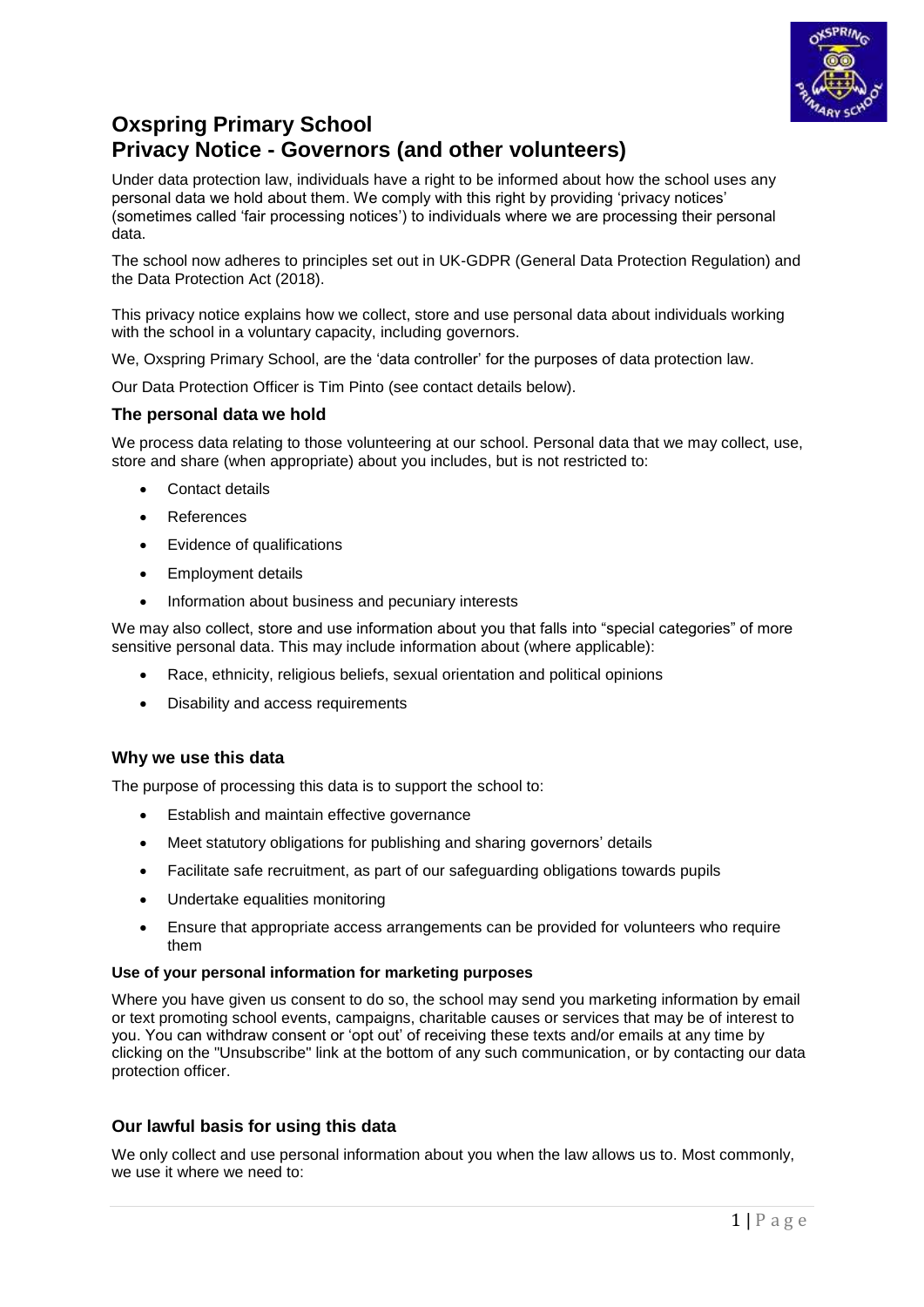- Comply with a legal obligation
- Carry out a task in the public interest

Less commonly, we may also use personal information about you where:

- You have given us consent to use it in a certain way
- We need to protect your vital interests (or someone else's interests)

Where you have provided us with consent to use your data, you may withdraw this consent at any time. We will make this clear when requesting your consent, and explain how you go about withdrawing consent if you wish to do so.

Some of the reasons listed above for collecting and using personal information about you overlap, and there may be several grounds which justify our use of your data.

## **Collecting this information**

While the majority of the information we collect from you is mandatory, there is some information that you can choose whether or not to provide to us.

Whenever we seek to collect information from you, we make it clear whether you must provide this information (and if so, what the possible consequences are of not complying), or whether you have a choice.

#### **How we store this data**

Personal data is stored in accordance with our Data Protection Policy.

We maintain a file to store personal information about all volunteers. The information contained in this file is kept secure and is only used for purposes directly relevant to your work with the school.

When your relationship with the school has ended, we will retain and dispose of your personal information in accordance with our record retention schedule.

## **Data sharing**

We do not share information about you with any third party without your consent unless the law and our policies allow us to do so.

Where it is legally required, or necessary (and it complies with data protection law) we may share personal information about you with:

- *Government departments or agencies – to meet our legal obligations to share information about governors/trustees*
- *Our local authority – to meet our legal obligations to share certain information with it, such as details of governors*
- *Suppliers and service providers – to enable them to provide the service we have contracted them for, such as governor/trustee support*
- *Professional advisers and consultants*
- *Police forces, courts*

## **Transferring data internationally**

Where we transfer personal data to a country or territory outside the European Economic Area, we will do so in accordance with data protection law.

## **Your rights**

#### **How to access the personal information we hold about you**

Individuals have a right to make a 'subject access request' to gain access to personal information that the school holds about them.

If you make a subject access request, and if we do hold information about you, we will: